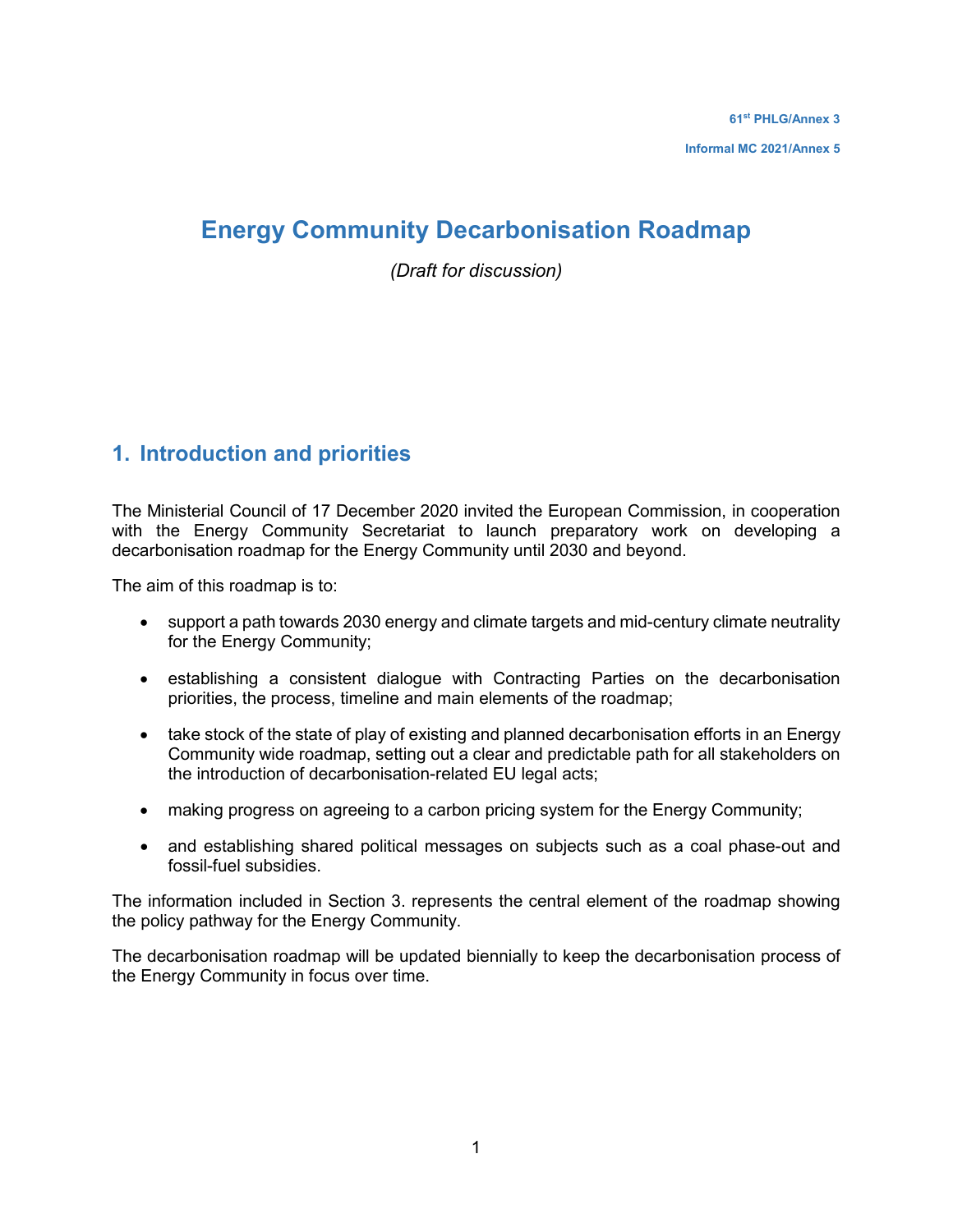## **2. Process and milestones for developing the roadmap**

- APR: Feedback from Contracting Parties on one-pager;
- JUN: Technical Working Group present first draft for feedback;
- JUL: Informal Ministerial Council endorsement of revised first draft roadmap;
- SEP: Technical Working Group present second draft for feedback;
- NOV: Ministerial Council adoption of final draft.

## **3. Proposed structure**

The immediate focus is on the five particular legal acts (Governance Regulation and two related implementing acts, Renewables and Energy Efficiency Directives), which are bound for adoption by the Ministerial Council in **2021**.

This is followed by the technical acts, which represent the necessary basis for the implementation of any carbon pricing policy that would also be suitable for an ETS system. Measures related to monitoring, reporting and verification of emissions, as well the development of the required institutional framework and ramping up of capacities should be adopted by the Ministerial Council and supported by the Commission, the Secretariat and other international partners as early as **2022**, given the considerable time needed for their transposition and implementation. The fact that several Contracting Parties have started putting in place elements of the related EU legislation – such as Montenegro, North Macedonia and Ukraine –, means that there is a base to build on.

The adoption of additional elements of the European Union's Fit for 55 Package could be subject of consideration once they are part of the EU acquis, including the new rules on gas the market, the TEN-E Regulation, the Climate Law, LULUCF<sup>[1](#page-1-0)</sup>, the legislation to measure and mitigate methane emissions in the energy sector and the amended Energy Efficiency and EPBD Directives<sup>[2](#page-1-1)</sup>. The currently applicable and already adapted version of the EPBD Directive – could be adopted by the Ministerial Council in 2022.

<span id="page-1-0"></span> <sup>1</sup> Land Use, Land-Use Change and Forestry

<span id="page-1-1"></span><sup>&</sup>lt;sup>2</sup> The ongoing revision of the Energy Efficiency and EPBD Directives in the EU is not indicated separately in the table, as the current versions of the Directives are planned to be proposed for adoption by the Ministerial Council in 2021 and in 2022 respectively.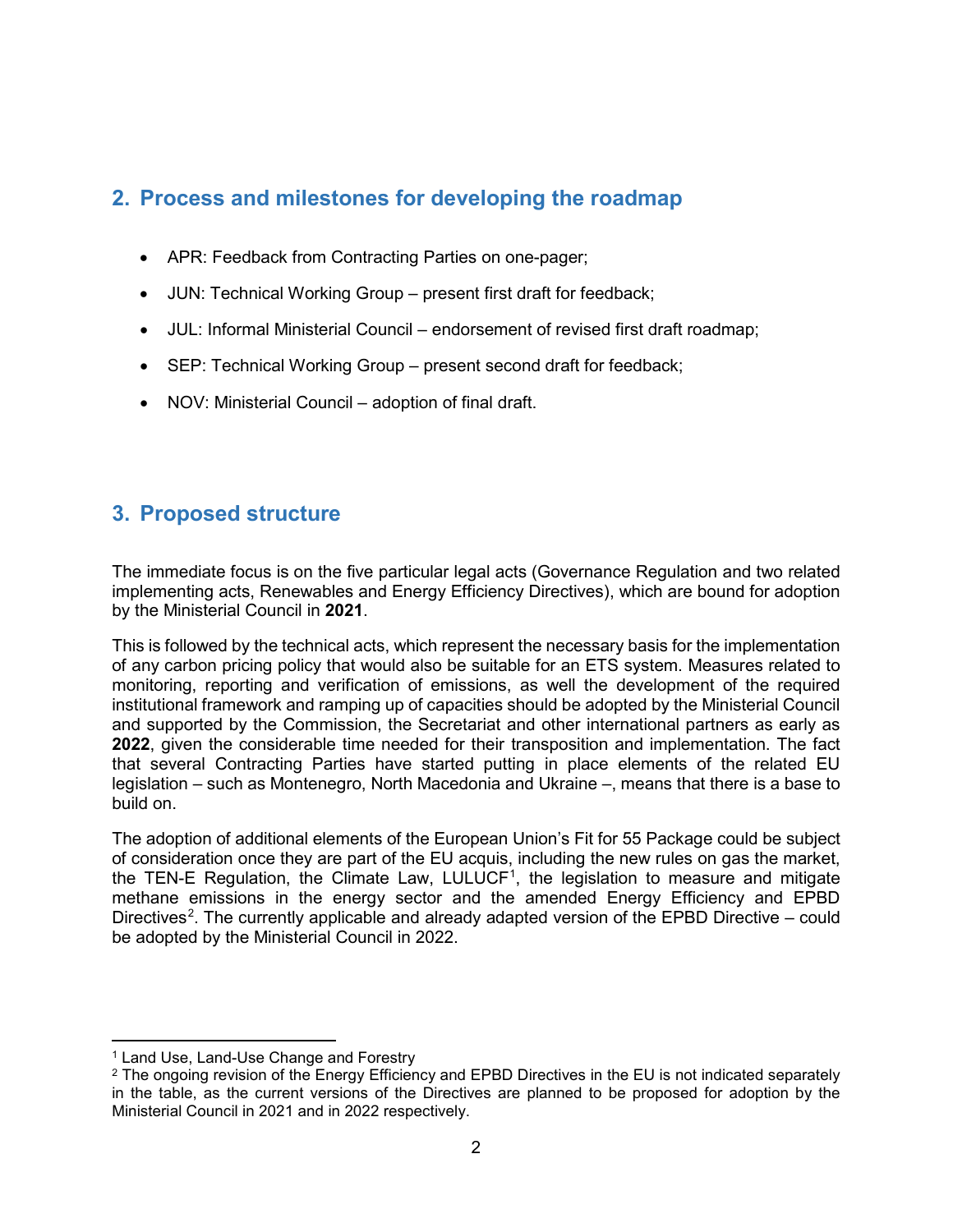<span id="page-2-0"></span>

| <b>Topics</b>                                          | <b>Ambition</b>                                                                                                                                                               | <b>Actions</b>                                                                                                                                                                                         | Indicative milestones                                                                                                                                   |  |  |
|--------------------------------------------------------|-------------------------------------------------------------------------------------------------------------------------------------------------------------------------------|--------------------------------------------------------------------------------------------------------------------------------------------------------------------------------------------------------|---------------------------------------------------------------------------------------------------------------------------------------------------------|--|--|
| 2021                                                   |                                                                                                                                                                               |                                                                                                                                                                                                        |                                                                                                                                                         |  |  |
| Governance<br><b>Regulation</b><br>and<br>related acts | To establish the core of the<br>Governance Regulation and to<br>put in place the related legal<br>acts linked to the Governance<br>Regulation.<br>To transpose and implement: | Regulation (EU) 2018/1999 as adapted and<br>adopted by the Energy Community Ministerial<br>Council                                                                                                     | Adoption by Ministerial Council:<br>Nov<br>2021<br>Transposition and implementation by<br>CPs: transposition by end 2022<br>implementation ongoing      |  |  |
|                                                        |                                                                                                                                                                               | Implementing Regulation (EU) 2020/1208 (on<br>on structure, format,<br>submission<br>the<br>processes and review of information reported<br>by Member States pursuant to Regulation<br>(EU) 2018/1999) | Adoption by Ministerial Council: Nov<br>2021<br>Transposition and implementation by<br>CPs: transposition by end 2022<br>implementation by 2023         |  |  |
|                                                        |                                                                                                                                                                               | Delegated Regulation (EU) 2020/1044 (with<br>regard to values for global warming potentials<br>and the inventory guidelines and with regard<br>to the Union inventory system)                          | Adoption by Ministerial Council:<br>Nov<br>2021<br>Transposition and implementation by<br>CPs: transposition by end 2022<br>implementation by 2023      |  |  |
| Renewable energy                                       |                                                                                                                                                                               | Renewable Energy Directive (Directive (EU)<br>2018/2001 on the promotion of the use of<br>energy from renewable sources) <sup>3</sup>                                                                  | Adoption by Ministerial Council:<br>Nov<br>2021<br>Transposition and implementation by<br>CPs: transposition by end 2022 full<br>implementation by 2024 |  |  |

 <sup>3</sup> The currently applicable adapted version of Directive 2018/2001 is expected to be adopted by the Energy Community Ministerial Council in 2021. The Directive is current being revised in the EU.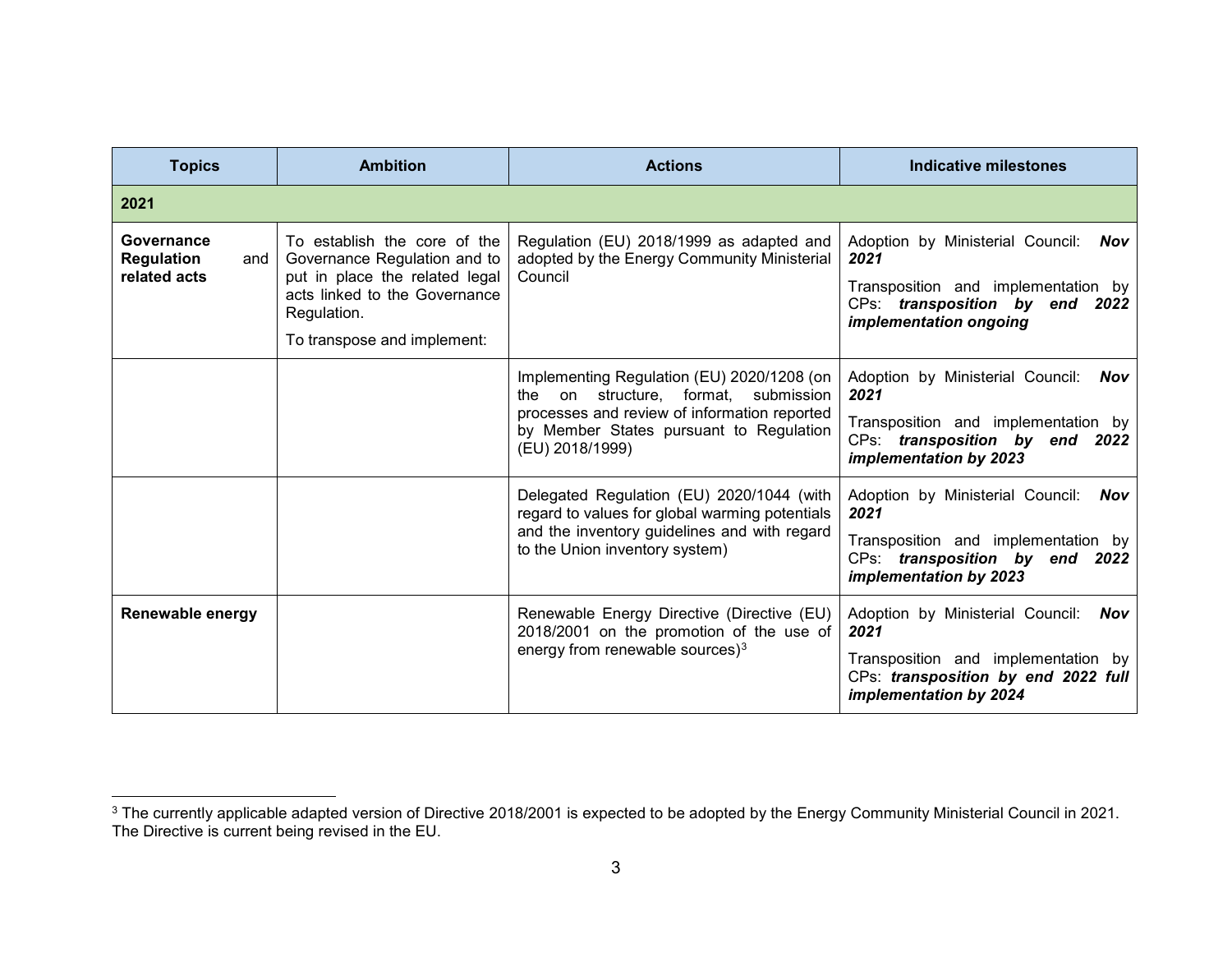<span id="page-3-0"></span>

| <b>Topics</b>                                                          | <b>Ambition</b>                                                | <b>Actions</b>                                                                                                                                    | <b>Indicative milestones</b>                                                                             |  |  |  |  |  |  |
|------------------------------------------------------------------------|----------------------------------------------------------------|---------------------------------------------------------------------------------------------------------------------------------------------------|----------------------------------------------------------------------------------------------------------|--|--|--|--|--|--|
| <b>Energy efficiency</b>                                               |                                                                | Energy Efficiency Directive (Directive (EU)<br>2018/2002 on energy efficiency) <sup>4</sup>                                                       | Adoption by Ministerial Council:<br>Nov<br>2021                                                          |  |  |  |  |  |  |
|                                                                        |                                                                |                                                                                                                                                   | Transposition and implementation by<br>CPs: transposition by mid/end 2023<br>full implementation by 2024 |  |  |  |  |  |  |
| <b>Post-2021</b>                                                       |                                                                |                                                                                                                                                   |                                                                                                          |  |  |  |  |  |  |
| carbon<br>Introducing<br>pricing in the Energy<br>Community            | Phase I.<br>Establish<br>the<br>necessary                      | MRR regulation (Commission Implementing<br>Regulation (EU) 2018/2066 on the monitoring                                                            | Adoption by Ministerial Council:<br>end<br>2022                                                          |  |  |  |  |  |  |
|                                                                        | framework<br>regulatory<br>for<br>implementing carbon pricing. | and reporting of greenhouse gas emissions<br>amended by Commission<br>Implementing<br>Regulation (EU) 2020/2085)                                  | Transposition and implementation by<br>CPs: transposition by end 2023 full<br>implementation by 2026     |  |  |  |  |  |  |
|                                                                        | Transpose and implement the<br>following acts:                 |                                                                                                                                                   |                                                                                                          |  |  |  |  |  |  |
|                                                                        |                                                                | AVR regulation (Regulation (EU) 2018/2067<br>on the verification of data and on the                                                               | Adoption by Ministerial Council:<br>end<br>2022                                                          |  |  |  |  |  |  |
|                                                                        |                                                                | accreditation of verifiers<br>amended by<br>Commission Implementing Regulation (EU)<br>2020/2084)                                                 | Transposition and implementation by<br>CPs: transposition by end 2023 full<br>implementation by 2026     |  |  |  |  |  |  |
|                                                                        |                                                                | Accreditation Regulation (Regulation (EC) No<br>765/2008 of the European Parliament and of                                                        | Adoption by Ministerial Council:<br>end<br>2022                                                          |  |  |  |  |  |  |
|                                                                        |                                                                | the Council of 9 July 2008 setting out the<br>requirements for accreditation and market<br>surveillance relating to the marketing of<br>products) | Transposition and implementation by<br>CPs: transposition by end 2023 full<br>implementation by 2026     |  |  |  |  |  |  |
| Post-2021: pending decision from Contracting Parties on carbon pricing |                                                                |                                                                                                                                                   |                                                                                                          |  |  |  |  |  |  |

<sup>————————————————————&</sup>lt;br><sup>4</sup> The currently applicable adapted version of Directive 2018/2002 is expected to be adopted by the Energy Community Ministerial Council in 2021. The Directive is current being revised in the EU.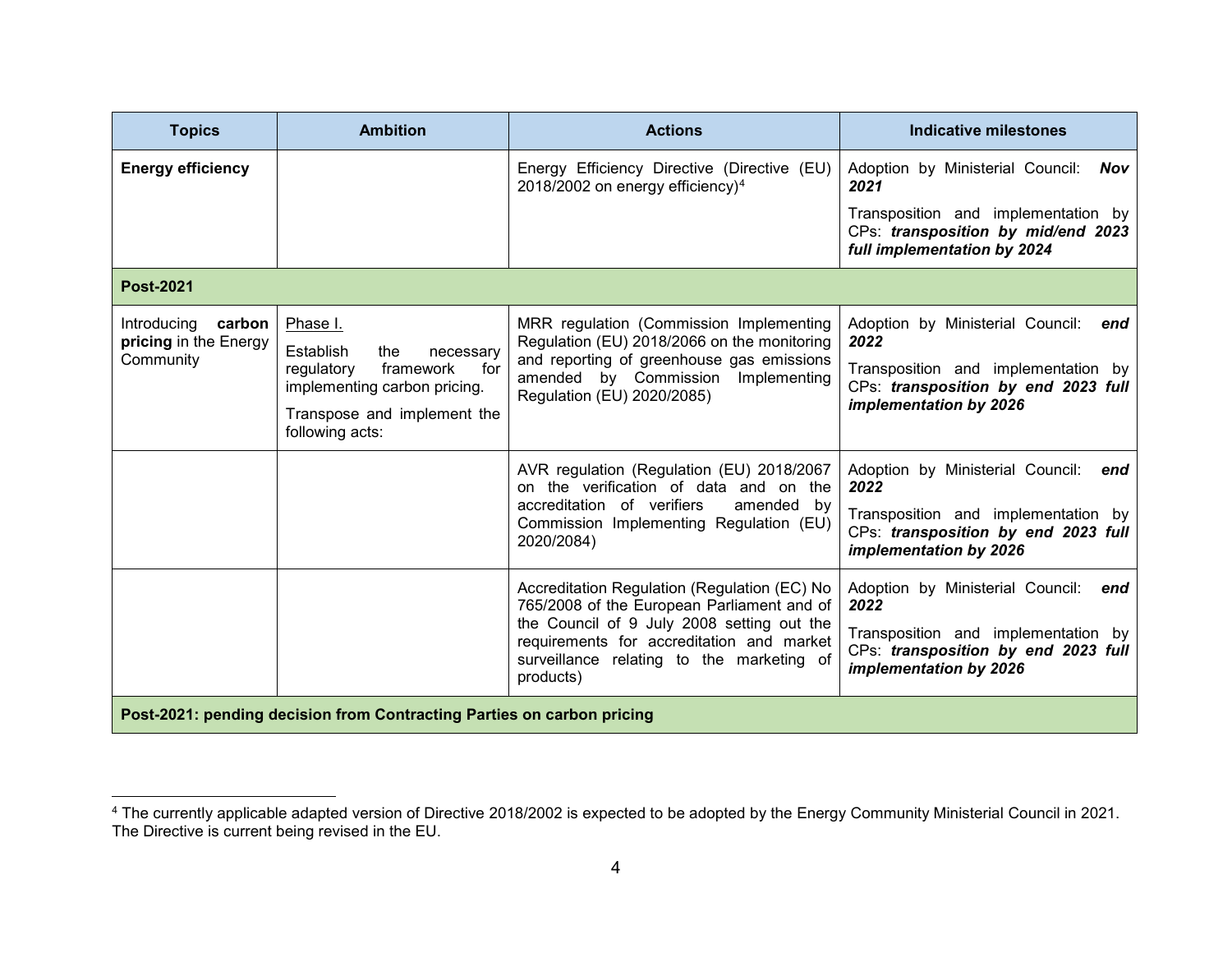<span id="page-4-1"></span><span id="page-4-0"></span>

| <b>Topics</b>                                                                                                                                 | <b>Ambition</b>                                                                                                                                                                                                                                                                                                                | <b>Actions</b>                                                                                                                                                      | <b>Indicative milestones</b>                                                                                                                             |
|-----------------------------------------------------------------------------------------------------------------------------------------------|--------------------------------------------------------------------------------------------------------------------------------------------------------------------------------------------------------------------------------------------------------------------------------------------------------------------------------|---------------------------------------------------------------------------------------------------------------------------------------------------------------------|----------------------------------------------------------------------------------------------------------------------------------------------------------|
| <b>ETS</b>                                                                                                                                    | Phase II.<br>Transpose and implement acts<br>for the integration with the EU<br><b>ETS</b>                                                                                                                                                                                                                                     | <b>ETS</b><br><b>Directive</b><br>(Directive<br>2003/87/EC<br>establishing a system for greenhouse gas<br>emission allowance trading within the Union) <sup>5</sup> | Adoption by Ministerial Council: pending<br>decision<br>Transposition and implementation by<br>CPs: pending decision                                     |
|                                                                                                                                               |                                                                                                                                                                                                                                                                                                                                | Law relevant for the functioning of the ETS<br><b>Directive</b>                                                                                                     | Adoption by Ministerial Council: pending<br>decision                                                                                                     |
|                                                                                                                                               |                                                                                                                                                                                                                                                                                                                                |                                                                                                                                                                     | Transposition and implementation by<br>CPs: pending decision                                                                                             |
|                                                                                                                                               | Post-2021: legislation that could be considered once part of the EU acquis                                                                                                                                                                                                                                                     |                                                                                                                                                                     |                                                                                                                                                          |
| Updating the Energy<br>Community acquis to<br>incorporate<br>the<br>changes following the<br>European<br>Commission's "Fit for<br>55" Package | Ensure the compatibility of<br>frameworks<br>of<br>legal<br>Contracting Parties and<br>EU<br>Member States and thus to<br>maintain market integration and<br>boost the transition to a<br>decarbonized economy.<br>Adapt and adopt the revised<br>versions of the following legal<br>acts existing in the Energy<br>Community: | Energy Performance of Buildings (Directive<br>(EU) 2018/844 on the energy performance of<br>buildings) <sup>6</sup>                                                 | Adoption by Ministerial Council:<br>end<br>2022<br>Transposition and implementation by<br>CPs: transposition by Q4<br>2024<br>implementation by end 2025 |
|                                                                                                                                               |                                                                                                                                                                                                                                                                                                                                | Gas Directive and Regulation (Directive<br>2009/73/EU and Regulation 715/2009/EU)                                                                                   | Adoption by Ministerial Council: 2023<br>Transposition and implementation by<br>CPs: transposition by end 2024 full<br>implementation by 2025            |

 $\overline{a}$ 

 $^{\rm 6}$  Currently an earlier version (Directive 2010/31/EU) is part of the Energy Community acquis. Directive 2018/844 is currently being revised in the EU.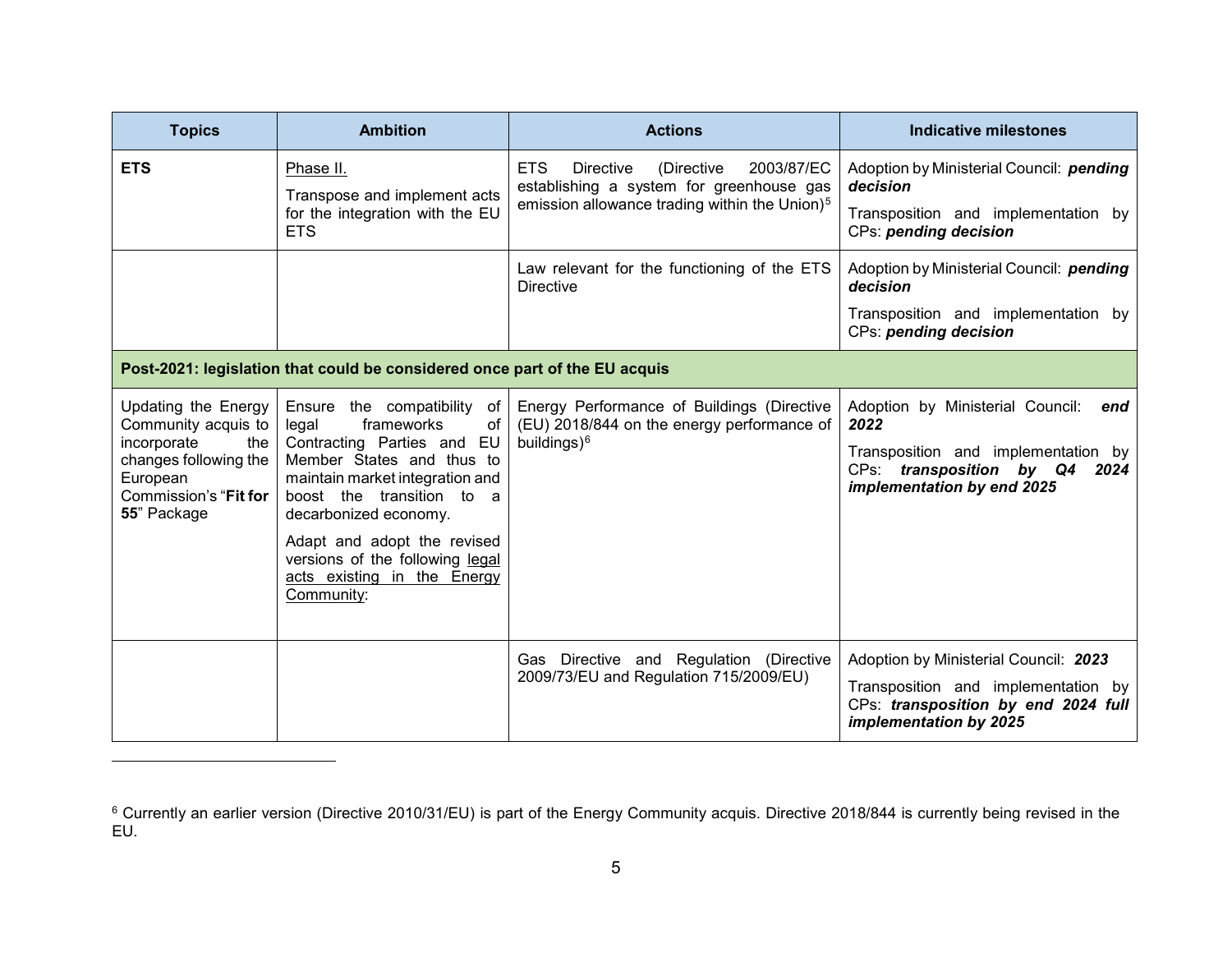<span id="page-5-0"></span>

| <b>Topics</b> | <b>Ambition</b>                                                                                                                     | <b>Actions</b>                                                                                                                                                                               | <b>Indicative milestones</b>                                                                                                                               |  |  |  |
|---------------|-------------------------------------------------------------------------------------------------------------------------------------|----------------------------------------------------------------------------------------------------------------------------------------------------------------------------------------------|------------------------------------------------------------------------------------------------------------------------------------------------------------|--|--|--|
|               |                                                                                                                                     | TEN-E Regulation (Regulation (EU) No<br>347/2013 on guidelines for trans-European<br>energy infrastructure)                                                                                  | Adoption by Ministerial Council: 2023 <sup>7</sup><br>Transposition and implementation by<br>CPs: transposition by end 2024 full<br>implementation by 2025 |  |  |  |
|               |                                                                                                                                     | (Directive 2010/75/EU on industrial<br>IED.<br>emissions - integrated pollution prevention<br>and control) $-$ in case the parts relevant for the<br><b>Energy Community are revised</b>     | Adoption by Ministerial Council: no date<br>planned yet<br>Transposition and implementation by<br>CPs: no date planned yet                                 |  |  |  |
|               | Adapt and adopt the revised<br>versions of existing legal acts,<br>which are not yet part of the<br><b>Energy Community acquis:</b> | Energy Taxation Directive (Council Directive<br>2003/96/EC of 27 October 2003 restructuring<br>the Community framework for the taxation of<br>energy products and electricity)               | Adoption by Ministerial Council: no date<br>planned yet<br>Transposition and implementation by<br>CPs: no date planned yet                                 |  |  |  |
|               |                                                                                                                                     | LULUCF (Regulation (EU) 2018/841 on the<br>inclusion of greenhouse gas emissions and<br>removals from land use, land use change and<br>forestry in the 2030 climate and energy<br>framework) | Adoption by Ministerial Council: no date<br>considered yet<br>Transposition and implementation by<br>CPs: no date considered yet                           |  |  |  |
|               |                                                                                                                                     | Certain to be defined parts of the European<br><b>Climate Law</b>                                                                                                                            | Adoption by Ministerial Council: no date<br>considered yet<br>Transposition and implementation by<br>CPs: no date considered yet                           |  |  |  |
|               | Adapt and adopt the new EU<br>rules with minimum delay                                                                              | Legislation to measure and mitigate<br>methane emissions in the energy sector                                                                                                                | Adoption by Ministerial Council: 2023<br>Transposition and implementation by<br>CPs: transposition by 2024 full<br>implementation by 2027                  |  |  |  |

 $7$  In order to ensure that the updated legal base can be used for the 2024 PECI list.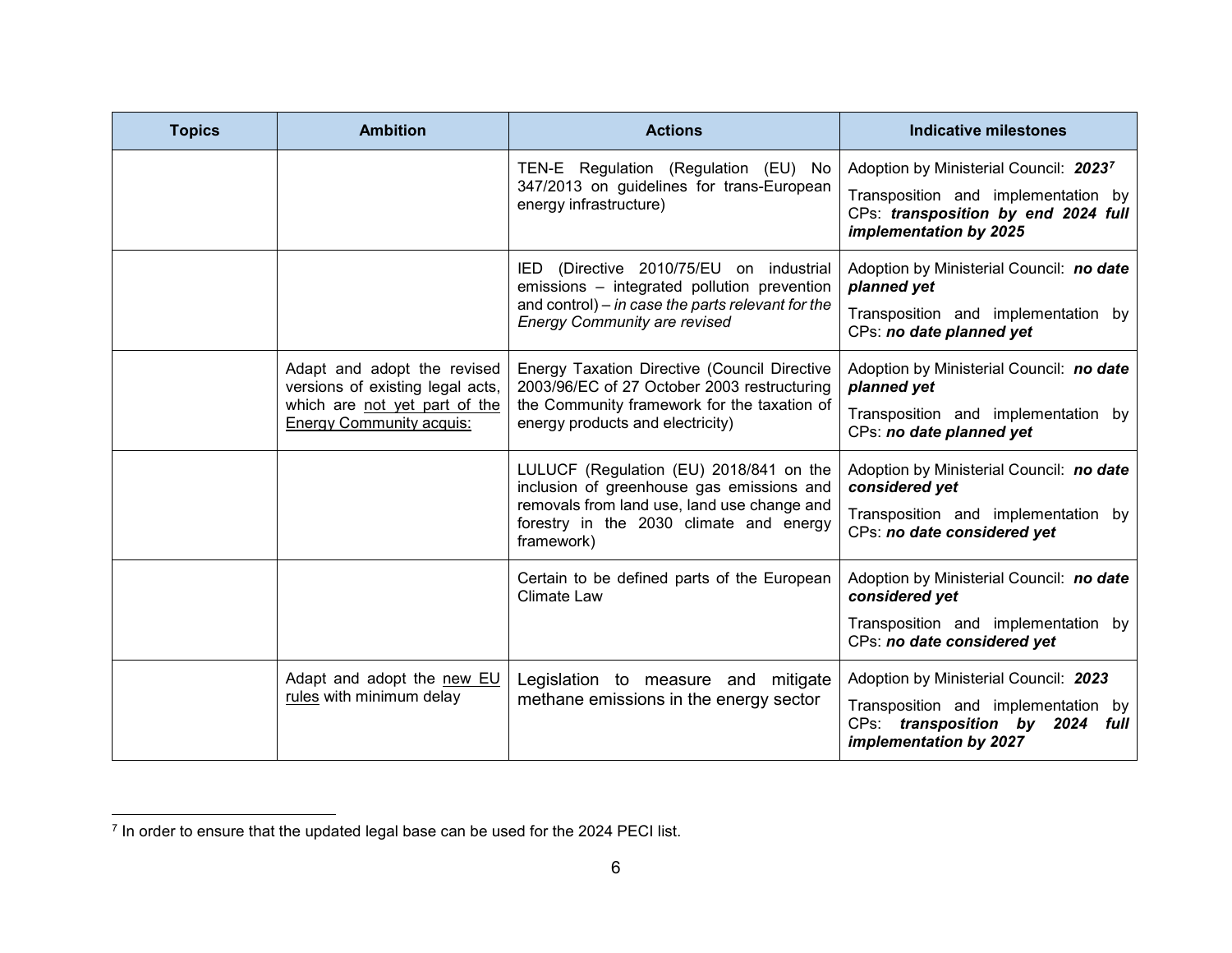

 $\bar{\mathbf{v}}$ 

Adoption by the Ministerial Council Partial implementation

No date planned yet

|                                              |                                                                                                                                                                                       | 2021 | 2022 | 2023 | 2024 | 2025 | 2026 | 2027 | 2028 | 2029 | 2030 |
|----------------------------------------------|---------------------------------------------------------------------------------------------------------------------------------------------------------------------------------------|------|------|------|------|------|------|------|------|------|------|
|                                              | Regulation (EU) 2018/1999                                                                                                                                                             |      |      |      |      |      |      |      |      |      |      |
| Governance<br>Regulation and<br>related acts | Implementing Regulation<br>(EU) 2020/1208 (on the<br>on structure, format,<br>submission processes<br>and review of information<br><b>Delegated Regulation</b><br>(EU) 2020/1044 with |      |      |      |      |      |      |      |      |      |      |
|                                              | regard to values for global<br>warming potentials and<br>the inventory guidelines<br>and with regard to the<br>Union inventory system                                                 |      |      |      |      |      |      |      |      |      |      |
| Renewable<br>Energy                          | Directive (EU) 2018/2001<br>on the promotion of the<br>use of energy from<br>renewable sources                                                                                        |      |      |      |      |      |      |      |      |      |      |
| Energy<br>Efficiency                         | Directive (EU) 2018/2002<br>on energy efficiency                                                                                                                                      |      |      |      |      |      |      |      |      |      |      |
| Carbon pricing in<br>the Energy<br>Community | Commission<br>Implementing Regulation<br>(EU) 2018/2066 on the<br>monitoring and reporting<br>of greenhouse gas<br>emissions                                                          |      |      |      |      |      |      |      |      |      |      |
|                                              | Regulation (EU)<br>2018/2067 on the<br>verification of data and on<br>the accreditation of<br>verifiers                                                                               |      |      |      |      |      |      |      |      |      |      |
|                                              | Regulation (EC) No<br>765/2008 setting out the<br>requirements for<br>accreditation and market<br>surveillance relating to<br>the marketing of products                               |      |      |      |      |      |      |      |      |      |      |
| Carbon pricing<br><b>ETS</b>                 | <b>ETS Directive (Directive</b><br>2003/87/EC establishing<br>a system for greenhouse<br>gas emission allowance<br>trading within the Union)                                          |      |      |      |      |      |      |      |      |      |      |
|                                              | Law relevant for the<br>functioning of the ETS<br>Directive                                                                                                                           |      |      |      |      |      |      |      |      |      |      |